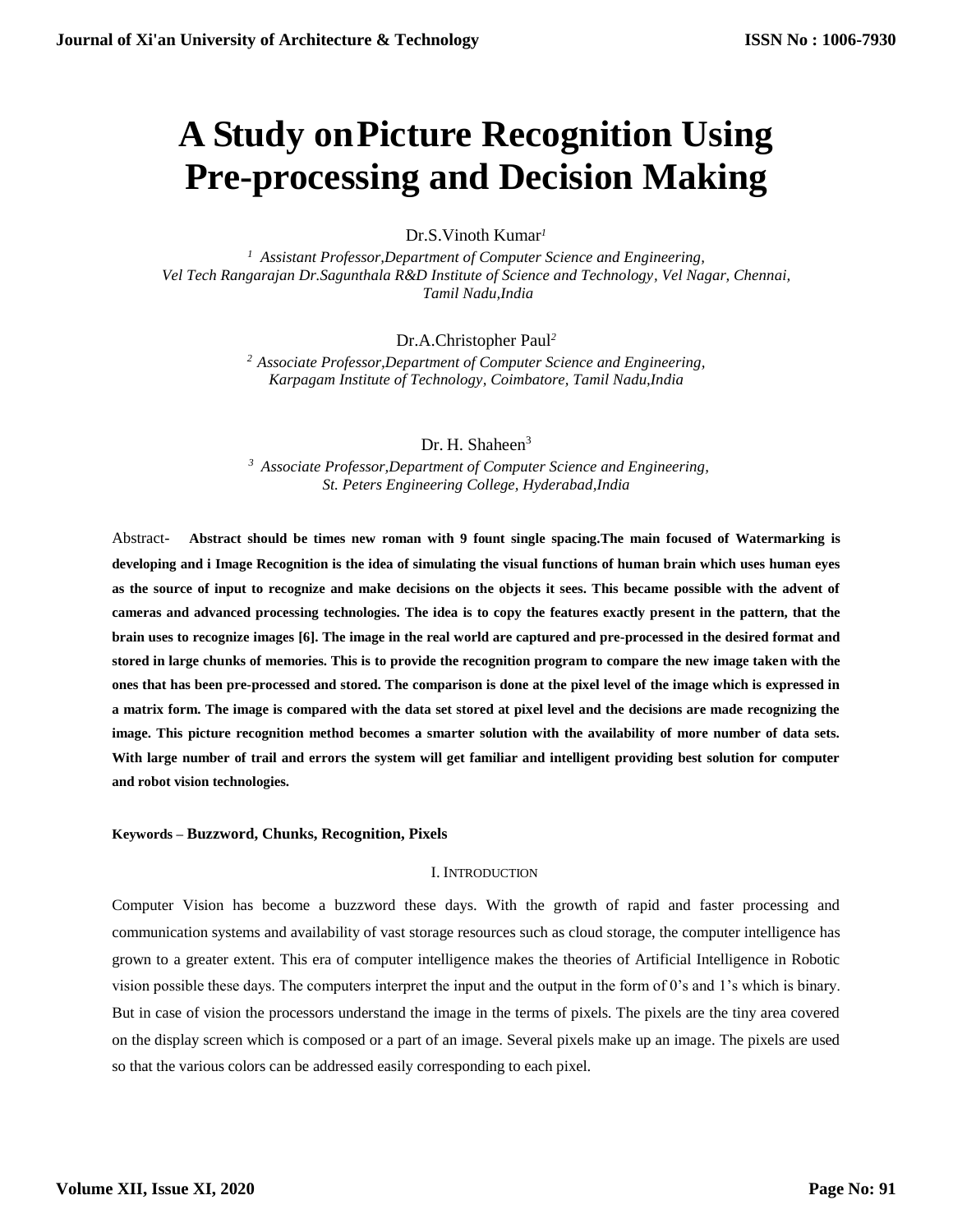# II. DATA SET

The process of image recognition is similar to that of machine learning. Data sets are the heart of image recognition. The data sets are readily available for processing or can be created easily by mining large amount of raw data from various sources. These data sets are very much essential for training the model used for recognition and for comparison for the accuracy of the image under test. The data sets are available in various formats and extensions depending upon the needs and the nature of the domain they are used in. Each data set is composed of pre-processed images of same kind which can be manipulated as required for the processes.



Figure 1. Data Sets

### *A. Data Pre-processing*

Data Pre-processing involves the extraction of raw data into the required form for recognition [7]. This data preprocessing involves resizing of images, applying filter to the images, fixing a threshold value and the point of recognition and changing the file extensions which may be easy to use in the process. Applying the threshold means setting up the end points on which the recognition is done based upon.

#### III.PIXEL FEATURE EXTRACTION FROM IMAGE

The first step in picture recognition is extraction of various features from the image [6]. The characteristic features are used for marking the uniqueness of an image. These features are used for recognition if they match during the comparison. An image is composed of pixels as shown in figure 1below and each pixel is represented by a number or a set of numbers. The range of these numbers is called the colour depth which indicates the maximum number of colours that can be used in an image. In a grey scale image which has only black and white colours, each pixel has one value ranging from 0 to 255. Nowadays, most of the images used are 24-bit colour or higher than that. An RGB colour image refers to the combination of red, green and blue ranging from 0 to 255.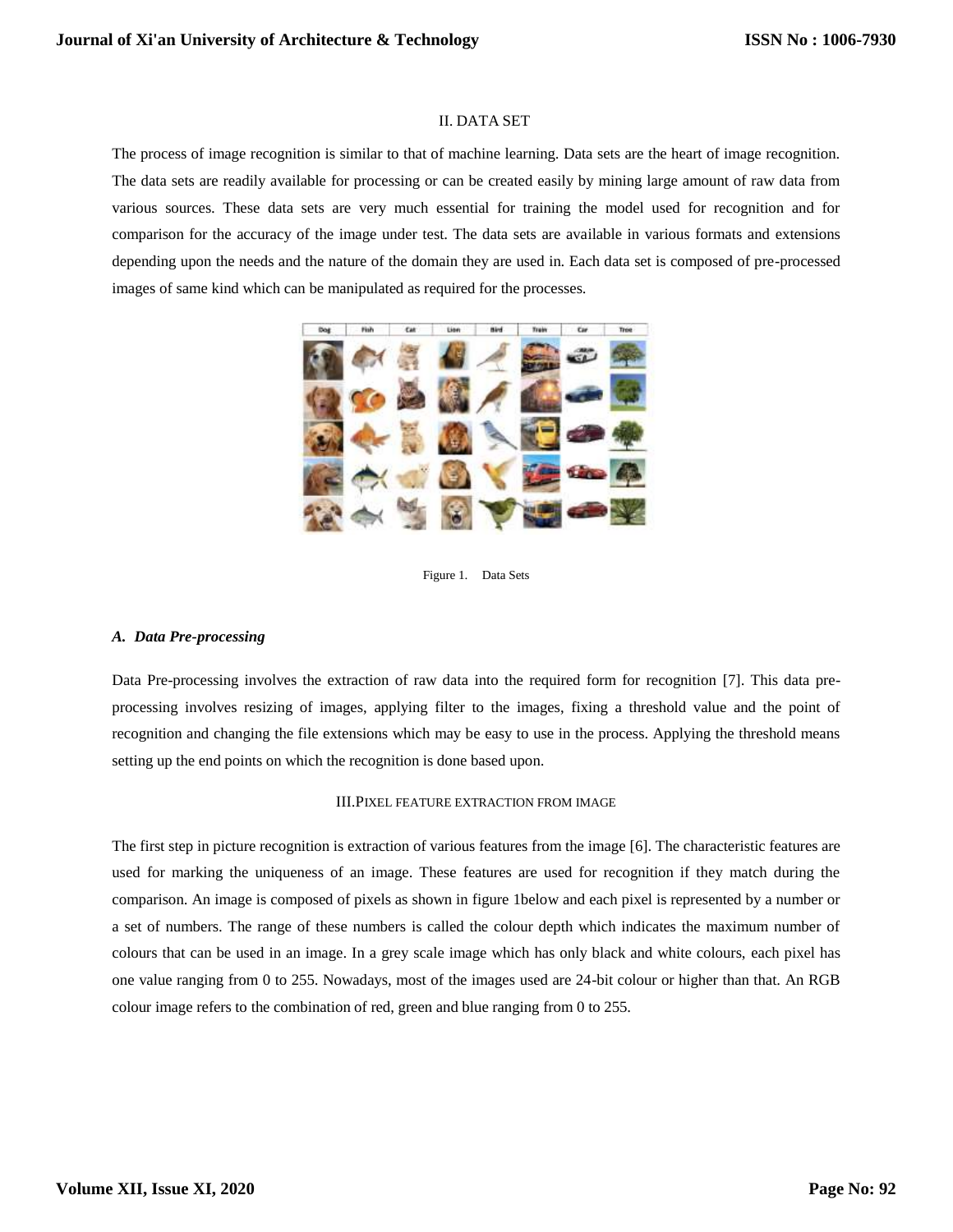

Figure 2. Pixel representation of an image

# *A. Model Training*

After the extraction of desired features from the data set consisting of labelled images, they can be used to train a model which is used in the process of recognition [6]. The more the images are used to train a model the more accurate the results will be after recognition. The efficiency depends upon training the model with sufficient data sets. As this is a well known data set training method, this comes under the category of supervised learning.



Figure 3. Data Sets for Model Training

### *B. Processing and Storage*

As there are several images involved there is the need for a huge data storage spaces. These needs can be satisfied with the cloud solution which gives large amount of secured storage facilities. The process involves working with large number of images which requires faster processing capabilities which would be necessary in a fast working environments. This is satisfied with systems with high speed processors or online cloud processors such as google colaboratory, Data Scientist Workbench. These provide high processing speeds which can process large amount of data in a lesser time.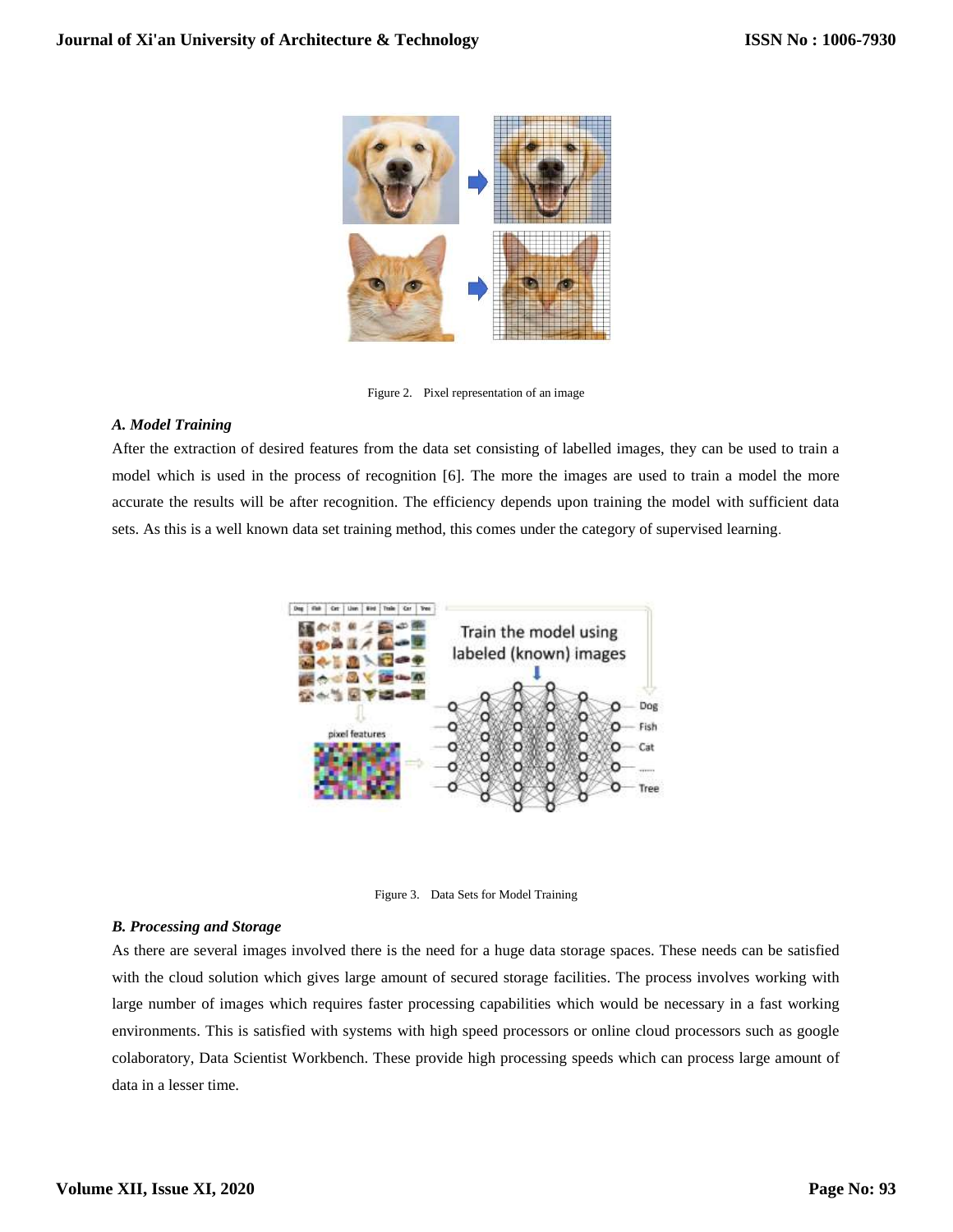## *C. Filters and Threshold*

The images that were trained are applied with some filter and threshold values. This is done because the image which is directly available from various sources have different disturbances or impurities which makes the image unclear or unfit for recognition. This can be a barrier for feature-extraction process [7]. By applying a filter the image becomes pure for recognition. The filter is applied in the pixel level such that upon its application all the pixel gets changes. The threshold is a type of filtering process to apply or restrict to a certain pixels. It is like appointing a security guard at the gate who lets in if there is only permission.

# *D.Recognition and Prediction*

After the models are trained, classified and well formed, the recognition is done. A new raw image is captured from the source such as a camera, the image is tested for recognition with the available data sets. The model trained compares each and every pixel and finally arrives to a conclusion. Here is where the prediction is made where the result is provided on the test image. Based on the result conclusions can be made accordingly for various problems involving computer vision.



Figure 4. Recognition through Deep Learning

# IV. CONCLUSIONS

The image or pattern recognition technologies are growing at rapid rates where there is machines involved mostly. These recognition methods can be used in places where human lives could be at risk. These systems could see, fetch, extract , classify and analyze the surroundings around them and make better decisions for the betterment of the world. The modern era would mostly interpret with machine vision which would make a better companion for mankind.